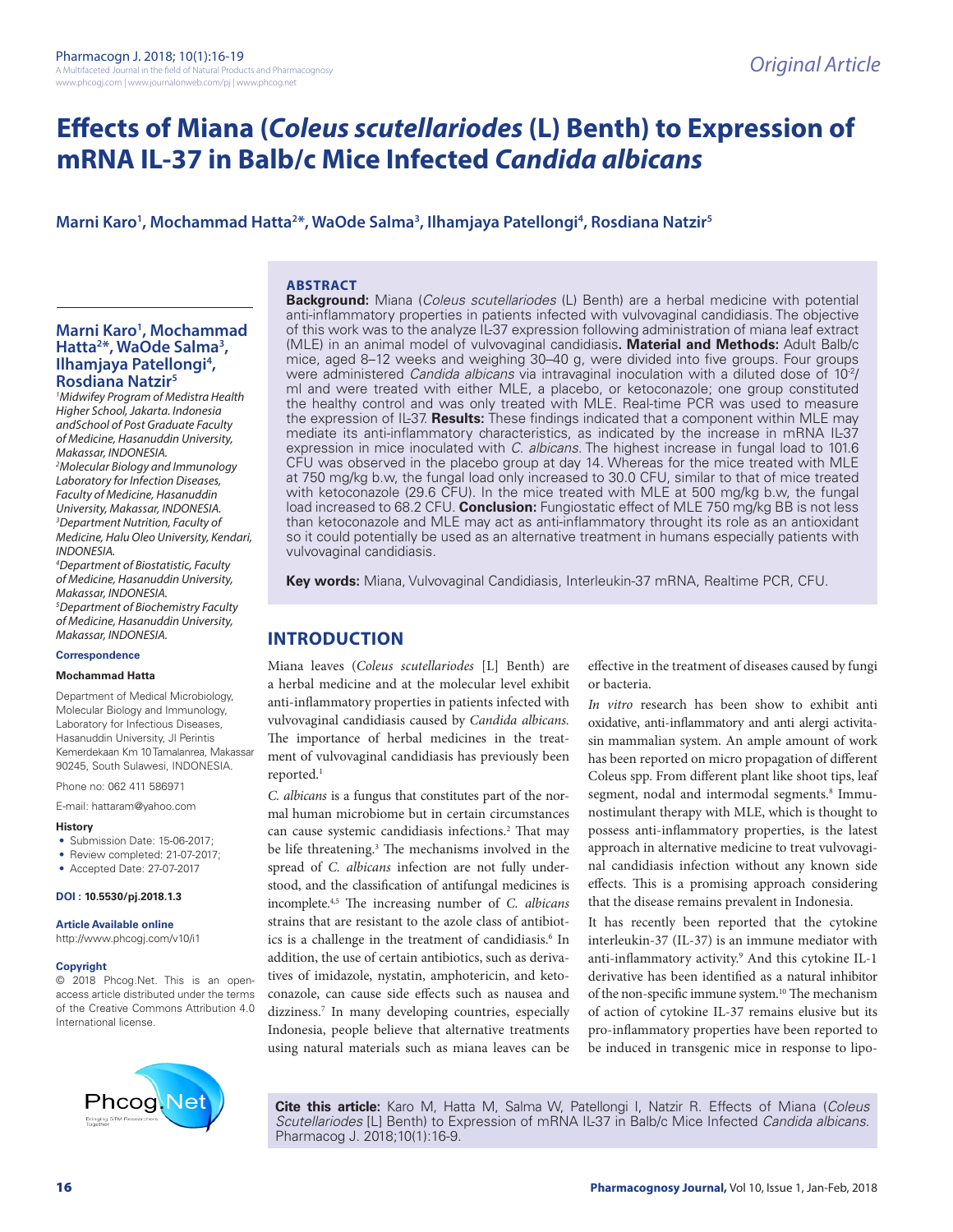polysaccharide.11 In this study, the relationship between MLE and IL-37 gene expression is examined in a mouse model of vulvovaginal candidiasis infection.

# **MATERIAL AND METHODS**

#### Miana leaf extraction

Miana leaves were obtained from the Research Institute for Spices and Medicinal Plants (*Balai Penelitian Tanaman Rempah and Obat* (BALITRO), Bogor, Indonesia). The leaves were subjected to an extraction process using ethanol as the solvent in accordance with a method reported.12 The MLE obtained was used at doses of 500 and 750 mg/kg b.w.

# Experimental animals and immune response test observations

Balb/c mice (aged 8–12 weeks, weighing 30–40 grams; n=25) were maintained in the Molecular Biology and Immunology Laboratory, Microbiology Department Faculty of Medicine, Hasanuddin University (Makassar, Indonesia). The mice were acclimatized for 8 days, then divided into five groups (n=5). Four of the groups were intravaginally inoculated with *C. albicans* ATCC 10231 (10<sup>-2</sup>/ml) and were designated: CVM500 (candidiasis vulvovaginal group with an MLE dose of 500 mg/ kg b.w), CVM750 (candidiasis vulvovaginal group with an MLE dose of 750 mg/kg b.w), CV Placebo (candidiasis vulvovaginal group with 0.2 mL of oral normal saline through a cannula), CVC200 (candidiasis vulvovaginal group with a cetoconazole dose of 200 mg/kg b.w); the other group, M500, was not inoculated with *C. albicans* and constituted the healthy control group, receiving an MLE dose of 500 mg/kg b.w. Immune test responses were observed in the mice over 14 days. MLE was orally administered through a cannula. Blood sampling was performed through a submaxillary vein five times in all groups, on day zero before transvaginal *C. albicans* inoculation (S0), and on days 2, 3, 5, and 14.

#### Fungi load examination

The fungal load was examined by taking a vaginal swab, diluting, and then culturing in a cup for 2, 3, 5, and 14 days. After culturing the number of colonies were counted.

#### RNA extraction and quantitative real-time PCR

Total mRNA was isolated from blood samples using standard methods and was then kept at −80°C before quantitative real-time RT-PCR using a commercial kit (Applied Biosystems) according to the manufacturer's instructions. Primers used for amplification of the IL-37 gene were forward: 5′-CAGCCTCTGCGGAGAAAGGAAGT-3′, andreverse:5′- GTTTCTCCTT CTTCAGCTGAAGGGATGGAT-3′, GAPDH forward: 5′-ATGAGTATGCCTGCCGTGTG-3′, and GAPDH reverse: 5′-CCAAAT-GCGGCATCTTCAAAC-3′. Expression of the GAPDH gene was analyzed as a control.<sup>9</sup> All PCRs were repeated three times and the data were analyzed using the instrument detection system Mx4000 and the comparative threshold cycle method. A standard curve was constructed (Applied Biosystems) and indicated good amplification efficiency (90%–100%).

## Statistical analysis

Data are expressed as the mean ± SE. To assess differences in IL-37mRNA expression between groups the ANOVA test was employed using the SPSS 23 software. Statistical significance was considered as *p*<0.05.

#### Ethics statement

This study was approved by the Health Medical Research Ethics Committee at the Faculty of Medicine, Hasanuddin University (Makassar, Indonesia) with registration number UH16010010, 11 March 2016.

## **RESULTS**

Our results showed that Balb/c mice inoculated with *C. albicans* and an MLE dose of 750 mg/kg b.w. (CVM750) had significantly increased IL-37 mRNA expression (*p>0.05*) compared with those treated with 500 mg/kg b.w. MLE (CVM500) after 14 days of treatment; the placebo group showed no significant increase (Figure 1). The healthy control mice (M500) showed no alterations in IL-37 mRNA expression, despitean MLE dose of 500 mg/kg b.w. interestingly, the increase in mRNA IL-37 expression in the CVM750 group was similar to that observed in mice treated with ketoconazole (CVC200). These findings indicated that a component within MLE may mediate its anti-inflammatory characteristics, as indicated by the increase in mRNA IL-37expression in mice inoculated with *C. albicans*.



**Figure 1:** IL-37 mRNA expression in the five groups of Balb/c mice. One-way ANOVA revealed no significant differences in IL-37 mRNA expression between the treatment groups on day 0 (baseline) (p=0.234) but significant differences were detected on days 2, 3, 5, and 14 (p=0.001).



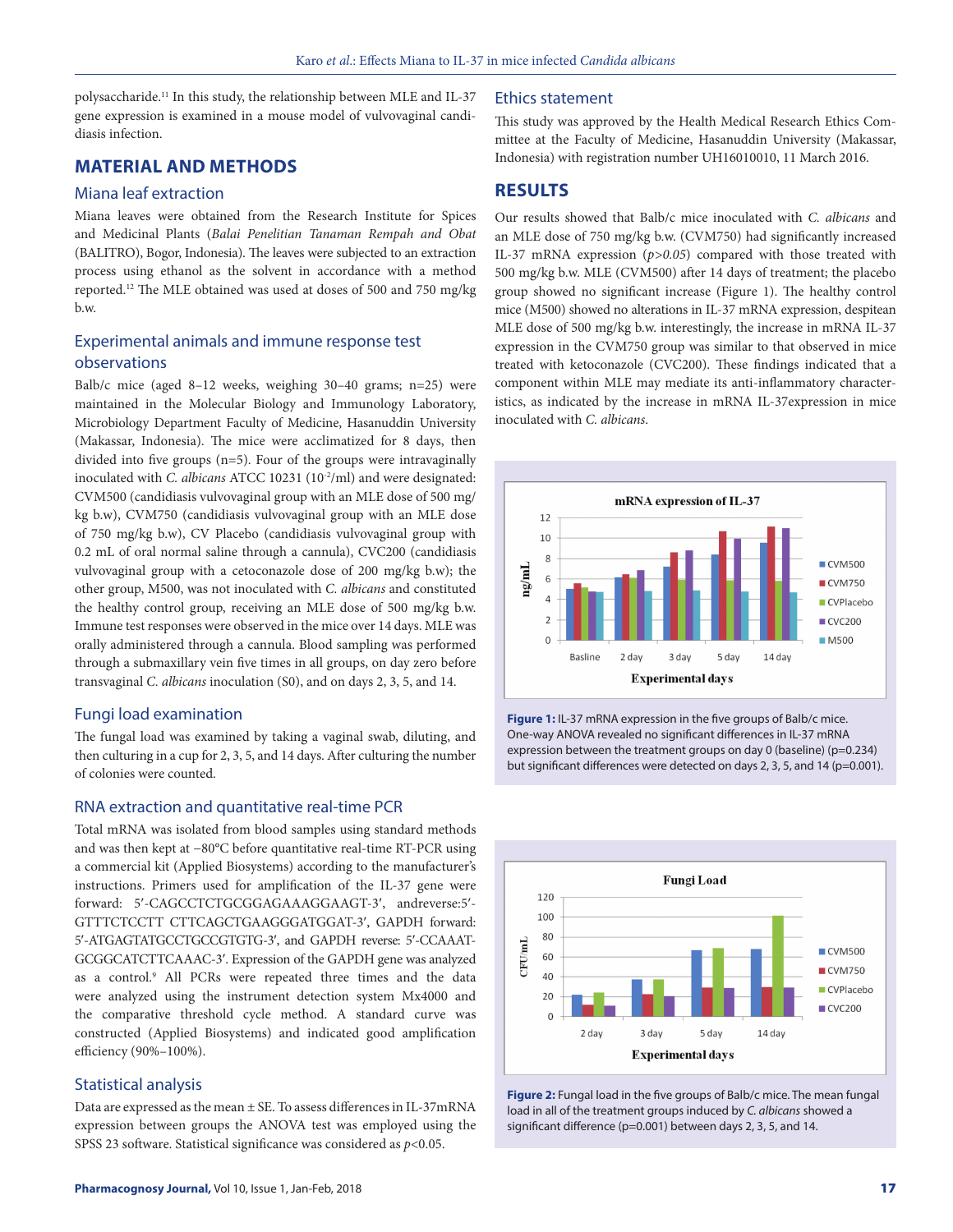The highest increase in fungal load to 101.6 CFU was observed in the placebo group at day 14. Whereas for the mice treated with MLE at 750 mg/kg b.w, the fungal load only increased to 30.0 CFU, similar to that of mice treated with ketoconazole (29.6 CFU). In the mice treated with MLE at 500 mg/kg b.w, the fungal load increased to 68.2 CFU (Figure 2).

## **DISCUSSION**

*C. albicans* is a major cause of vulvovaginitis, which is associated with the loss of acidity in the female genital area.<sup>13</sup> The main source of this fungus is the normal flora in the human body and infection is often linked to immunosuppression.<sup>14</sup> In immunosuppressed patients, an increased incidence of fungal species can lead to fungemia.15 To provide an optimal and efficient immune response, the body requires antioxidants to prevent and eliminate pathogen invasion.<sup>16</sup> Antioxidants such as flavonoids contained within MLE have been reported to increase the number of CD4+ T-cells and IFN-γ levels, and decrease the number of *Mycobacterium*  tuberculosis colonies in the infected lungs of Wistar mice.<sup>12</sup> A natural substance containing flavonoids has the potential to inhibit the production of prostaglandin, a pro-inflammatory signaling molecule.<sup>17</sup>

The findings of our study provided evidence that MLE intervention at a dose of 750 mg/kg b.w. can inhibit the increase in fungal load following challenge with *C. albicans*, indicating that MLE may be exerting anti-fungal activity. The high fungal load (101.6 CFU) on day 14 in the placebo group indicated that following *C. albicans* challenge, mice not treated with MLE failed to control the infection.

Immunostimulanttherapy with MLE may therefore offer a promising alternative to antibiotics for the treatment of vulvovaginalcandidiasis infection without any known side effects*.* Our findings indicated that treatment with MLE at a dose of 750 mg/kg b.w. significantly increased IL-37mRNA expression in the mouse model of candidiasis vulvovaginalis (Figure 1), similar to treatment with ketoconazole 200 mg/kg b.w. Conversely, the placebo group showed no increase in the IL-37mRNA expression level*.* It is therefore likely that MLE contains an anti-inflammatory component that induces IL-37mRNA expression in mice*.*

The mechanism of action of IL-37 remains to be fully elucidated but IL-37 expression has been shown to suppress pro-inflammatory cytokines in experimental animals.<sup>11</sup> And exert anti-inflammatory activities.<sup>18</sup> IL-37 is cytogenetically located on chromosome 2q13 and its encoded protein comprises 192 amino acids.<sup>19</sup> IL-37 is also thought to play a role in dendritic cell regulation, coordinating with the immune response to form a new antigen.<sup>20</sup> IL-37 expression in the tissues of patients with inflammatory and autoimmune diseases was reported and one study showed that the anti-inflammatory active components (triptolide and triptonide) regulated by IL-37 most likely operated via the ERK1/2 pathway and p38 MAPK activation.<sup>21</sup> IL-37 expression in macrophages and epithelial cells inhibited pro-inflammatory cytokine synthesis, and hence suppressed inflammation and immunity in various diseases.<sup>22</sup> Increased production of IL-37 by macrophages and spleen cells was reported to significantly reduce the production of TNF-α during inflammation in mice affected by colitis.<sup>22</sup> The consistent increase in IL-37 in spleen cells correlated with the increase in production of anti-inflammatory cytokine IL-10 when exposed to the *Candida* fungus.<sup>23</sup>

#### **CONCLUSION**

MLE (at a dose of 750 mg/kg b.w.) significantly increased IL-37 mRNA expression and inhibited the increase in fungal load in the mouse model of candidiasis vulvovaginalis. The anti-inflammatory properties of MLE indicate that this herbal medicine could be a promising alternative

therapy to the use of antibiotics for patients infected with vulvovaginal candidiasis.

# **ACKNOWLEDGEMENT**

We would like to thank Rommy Usman and Mus (Molecular Biology and Immunology Laboratory for Infection Diseases, Faculty of Medicine, Hasanuddin University, Makassar, Indonesia), and Ibu Cia (Bio Pharmacy Laboratory, Faculty of Pharmacy Hasanuddin University, Makassar, Indonesia) who helped in the implementation of our research activities. This research was financially supported by the Ministry of Research and Technology, Indonesia.

# **CONFLICTS OF INTEREST**

The authors declare no conflicts of interest.

#### **ABBREVIATION USED**

**MLE:** Miana leaf extract; **mRNA :** Messenger RNA; **IL37:** Interleukin 37; **RT PCR :** Realtime PCR; **CFU:** Colony forming units.

#### **REFERENCES**

- 1. Karo M, Salma WO, Kamelia E, Bintang M, Hatta M. Determination of OD Value and CFU Dilution for Modeling the Infection of Vulvovaginal Candidiasis on Experimental Mice. Int J Sci Basic Appl Reseach. 28:233-42.
- 2. Mayer FL, Wilson D, Hube B. *Candida albicans* pathogenicity mechanisms. Virulence. 2013;4(2):119-28.
- 3. Polke M, Hube B, Jacobsen ID. *Candida* survival strategies. Adv Appl Microbiol. 2015;91:139–235. doi:10.1016/bs.aambs.2014.12.002
- 4. Rubinsztein DC. The roles of intracellular protein-degradation pathways in neurodegeneration. Nature. 2006;443(7113):780.
- 5. Dhamgaye S, Devaux F, Vandeputte P, Khandelwal NK, Sanglard D, Mukhopadhyay G, *et al*. Molecular mechanisms of action of herbal antifungal alkaloid berberine, in *Candida albicans*. PloS one. 2014;9(8):e104554.
- 6. Matsumoto S, Kurakado S, Shiokama T, Ando Y, Aoki N, Cho O, Sugita T, 2014. *In vitro* Synergistic Effects of Anthracycline Antitumor Agents and. J. Dev. Drugs 3, 1000125. doi:10.4172/2329-6631.1000125
- 7. Alka J, Padma K, Chitra J. Antifungal activity of flavonoids of Sida acuta Burm f. against *Candida albicans*. International Journal of Drug Development and Research. 2012.;4(3):92–6.
- 8. Nagpal A, Singh B, Sharma S, Rani G, Virk GS. Coleus spp.: Micropropagation and *in vitro* production of secondary metabolites. Medicinal and Aromatic Plant Science and Biotechnology. 2008;2(1):1-7.
- 9. Ballak DB, Van Diepen JA, Moschen AR, Jansen HJ, Hijmans A, Groenhof GJ, *et al*. IL-37 protects against obesity-induced inflammation and insulin resistance. Nature communications. 2014;5:4711.
- 10. Ye L, Ji L, Wen Z, Zhou Y, Hu D, Li Y, *et al*. IL-37 inhibits the production of inflammatory cytokines in peripheral blood mononuclear cells of patients with systemic lupus erythematosus: its correlation with disease activity. Journal of translational medicine. 2014;12(1):69.
- 11. Nold MF, Nold-Petry CA, Zepp JA, Palmer BE, Bufler P, Dinarello CA. IL-37 is a fundamental inhibitor of innate immunity. Nature immunology. 2010;11(11):1014- 22.
- 12. Pakadang SR, Wahjuni CU, Notobroto HB, Winarni D, Dwiyanti R, Sabir M, Hatta M. Immunomodulator Potential of Miana Leaves (Coleus scutellarioides (L) Benth) in Prevention of Tuberculosis Infection. American Journal of Microbiological Research. 2015;3(4):129-34.
- 13. Cassone A. Vulvovaginal *Candida albicans* infections: pathogenesis, immunity and vaccine prospects. BJOG: An International Journal of Obstetrics & Gynaecology. 2015;122(6):785-94.
- 14. Kwok SC, Schelenz S, Wang X, Steverding D. *In vitro* effect of DNA topoisomerase inhibitors on *Candida albicans*. Medical mycology. 2010;48(1):155-60.
- 15. Estrada-Barraza D, Martínez AD, Flores-Padilla L, Mendoza-De Elias R, Sánchez-Vargas LO. Comparación entre métodos convencionales, ChromAgar Candida® y el método de la PCR para la identificación de especies de Candida en aislamientos clínicos. Revista Iberoamericana de Micologia. 2011;28(1):36-42.
- 16. Sordillo LM, Contreras GA, Aitken SL. Metabolic factors affecting the inflammatory response of periparturient dairy cows. Animal Health Research Reviews. 2009;10(1):53-63.
- 17. Kumar S, Pandey AK. Chemistry and biological activities of flavonoids: an overview. The Scientific World Journal. 2013.
- 18. Kumar S, McDonnell PC, Lehr R, Tierney L, Tzimas MN, Griswold DE, *et al*. Identification and initial characterization of four novel members of the interleu-